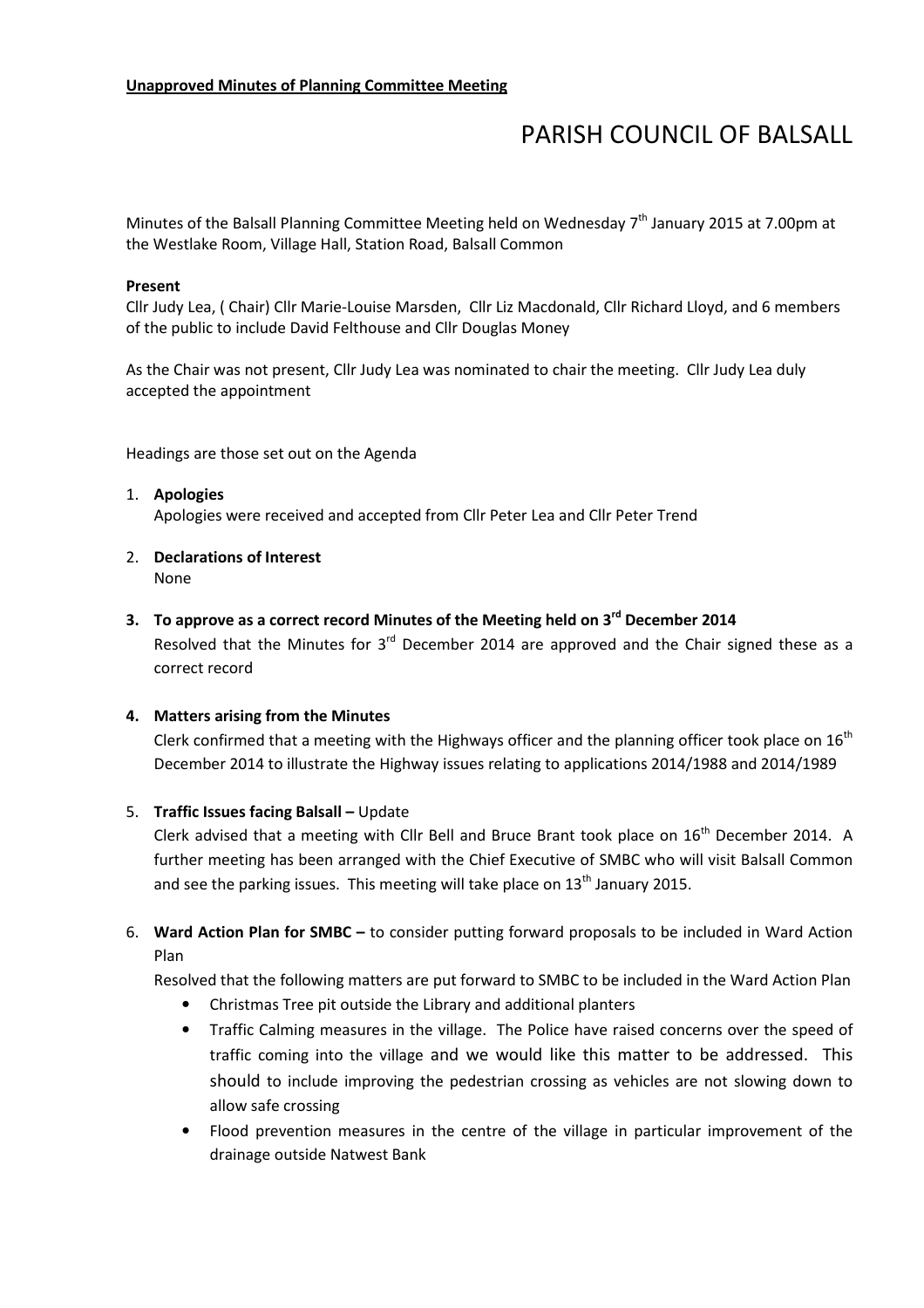- Bollards and double yellow lines outside the Sainsbury's as this is a major issue for safety of pedestrians
- Pond area at the Grange to be tidied up

# 7. Public Participation

2014/2042 – The applicant and his mother were present at the meeting and provided details of amendments made to the planning application. Chair advised that the Parish Council have not been informed of any amendments and therefore, we can only consider the existing application.

Applicant advised that the amended application and plans were submitted to SMBC last week. It was proposed to address concerns raised by residents concerning the height of the building and taken away dormers.

Chair advised that we shall inform SMBC of the information received but based on the current proposals, there were strong objections to the application on the grounds that the height of the building and the impact that it will have on the adjacent properties, character of the street scene and area.

Councillors agreed that this was over intensification and inappropriate development for the site.

A member of the public also raised concerns and provided a history of the applications relating to the site.

Cllr Douglas Money objected to the proposal. This is over development of the site and impact the property has on adjacent properties.

Details of the Inspectors report relating to an appeal concerning the site were provided. A previous attempt to construct a two storey dwelling was dismissed on the grounds that it would damage the character and appearance of the area. The current application seeks to impose a two storey dwelling.

It was agreed that the Parish Council would contact the Planning officer regarding the amended application and whether the consultation period will be extended to allow consideration of the amendments but with regards to the current application, this is objected to on the following grounds:-

• Over intensification of the site. This is an inappropriate development of the site. The development would seriously impact neighbouring properties and cause damage to the character and appearance of the area. The history of the application must be considered. The ridge itself is much bigger and the overall height is increased thereby impacting on the street scene

Residents commented upon planning applications 2014/1988 and it was agreed that a letter is sent to the planning department outlining the various objections. These relate to Highways, drainage, safety of pedestrians, safe crossings, lack of infrastructure and sustainability. It was agreed that all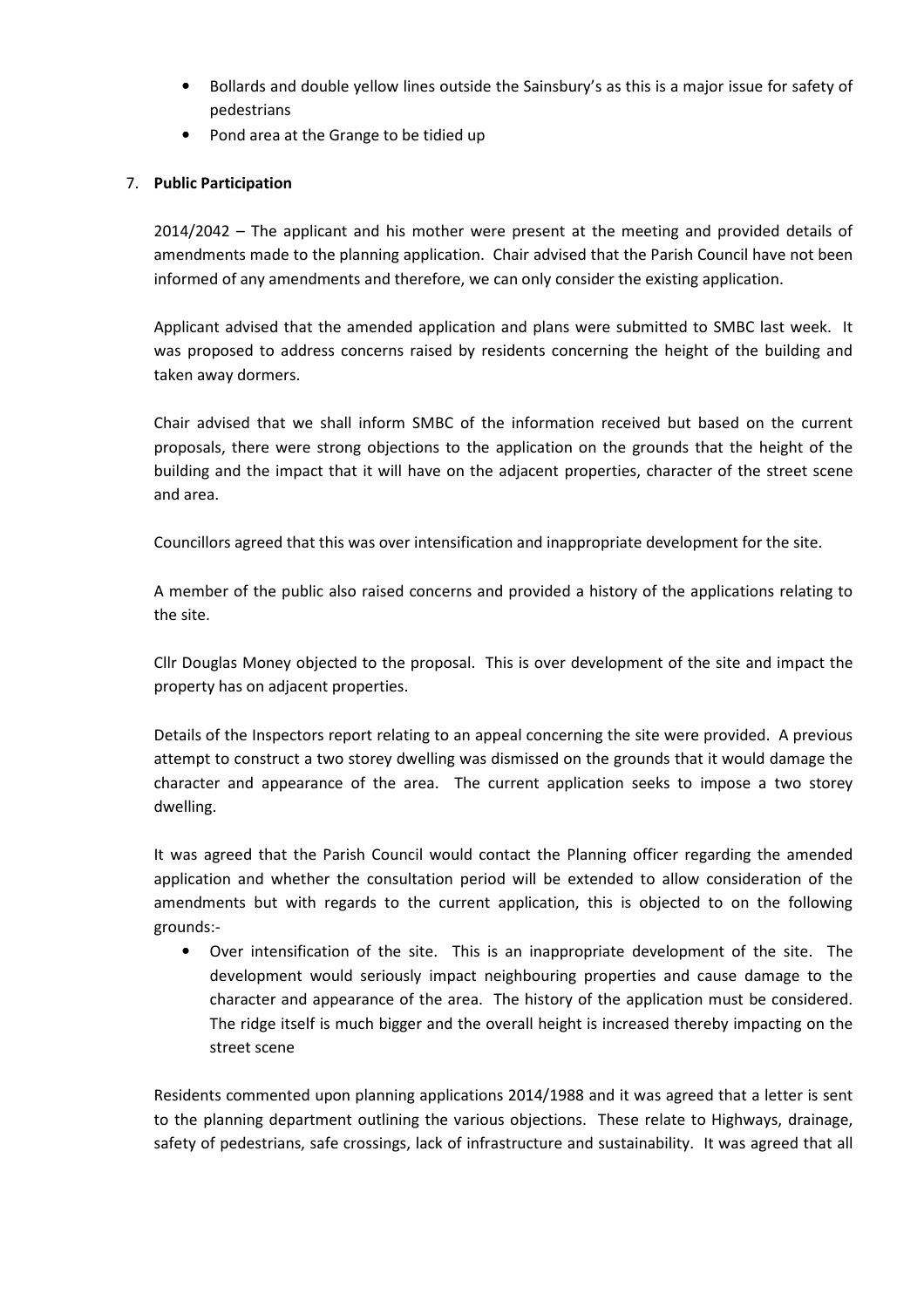these matters are set out in a letter to be sent to the Planning officer. Additionally, Cllr Liz Macdonald would like to appear before the Planning Committee to speak on the application

# 8. Planning Applications

8.1. 2014/1988 - Land between Kenilworth Road and Windmill Lane, Balsall Common - Outline planning permission for residential development of up to 35 dwellings (use class C3) and associated works including means of access with all other matters (relating to appearance, landscaping, scale and layout) reserved

Comment: see letter

8.2. 2014/1989 - Land fronting Kenilworth Road, Balsall Common - Demolish existing building and structures and outline planning permission for residential development of up to 80 dwellings (use class C3) and associated works including means of access. With all other matters (relating to appearance, scale & layout) reserved

Comment: see letter

8.3. 2014/2050 - 4 Kelsey Court,, Kelsey Lane, Balsall Common4 Kelsey Court,, Kelsey Lane, Balsall Common - Ground floor rear extension and chimney

Comment: no objection

8.4. 2014/2040 - 5 Hawthorn Drive, Balsall Common - Reduce by approximately 25%. Rebalance and remove deadwood on 1 no. Willow tree in rear garden

Comment: Leave to tree officer to comment

8.5. 2014/1967 - 9 Gipsy Lane, Balsall Common - Demolish existing bungalow and erect replacement detached dwelling

Comment: Object on grounds of over intensification and the development would detract from the street scene and damage the character and appearance of the area. The proposed development has a higher ridge line (compared to other properties in the street) and will have a serious visual impact on adjacent properties. The height would also make the property visually large in relation to the other properties in the street.

8.6. 2014/2168 - Dutch Barn, Manor Farm, Bradnochs Marsh Lane, Hampton In Arden - Prior notification for a proposed change of use/conversion from agricultural building to a dwelling

Comment: We draw your attention to the scope of works and limitations set out in Part NB of the permitted development regulations

8.7. 2014/2042 - 7 Tudor Close, Balsall Common - Erect a 3 No. bedroom dormer bungalow